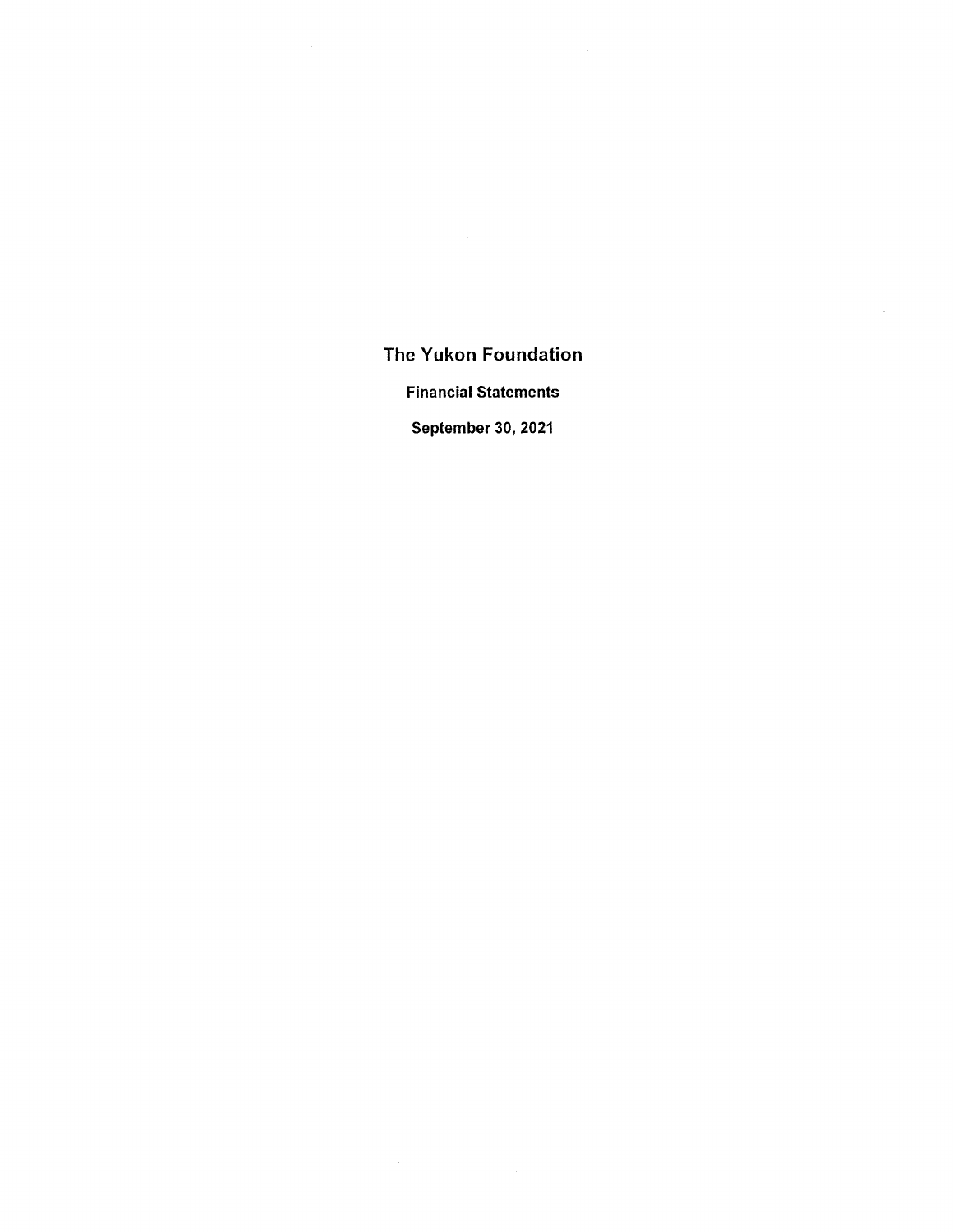# Financial Statements

# September 30, 2021

|                                        | Page        |  |
|----------------------------------------|-------------|--|
| Management Responsibility Statement    | 3           |  |
| Independent Auditors' Report           | $4 - 5$     |  |
| <b>Statement of Operations</b>         | 6           |  |
| Statement of Changes in Net Assets     | 7           |  |
| <b>Statement of Financial Position</b> | 8           |  |
| <b>Statement of Cash Flows</b>         | $\mathsf g$ |  |
| Notes to the Financial Statements      | $10 - 15$   |  |
| Schedule - Contributed Principal Funds | $16 - 18$   |  |

 $\hat{\mathcal{L}}$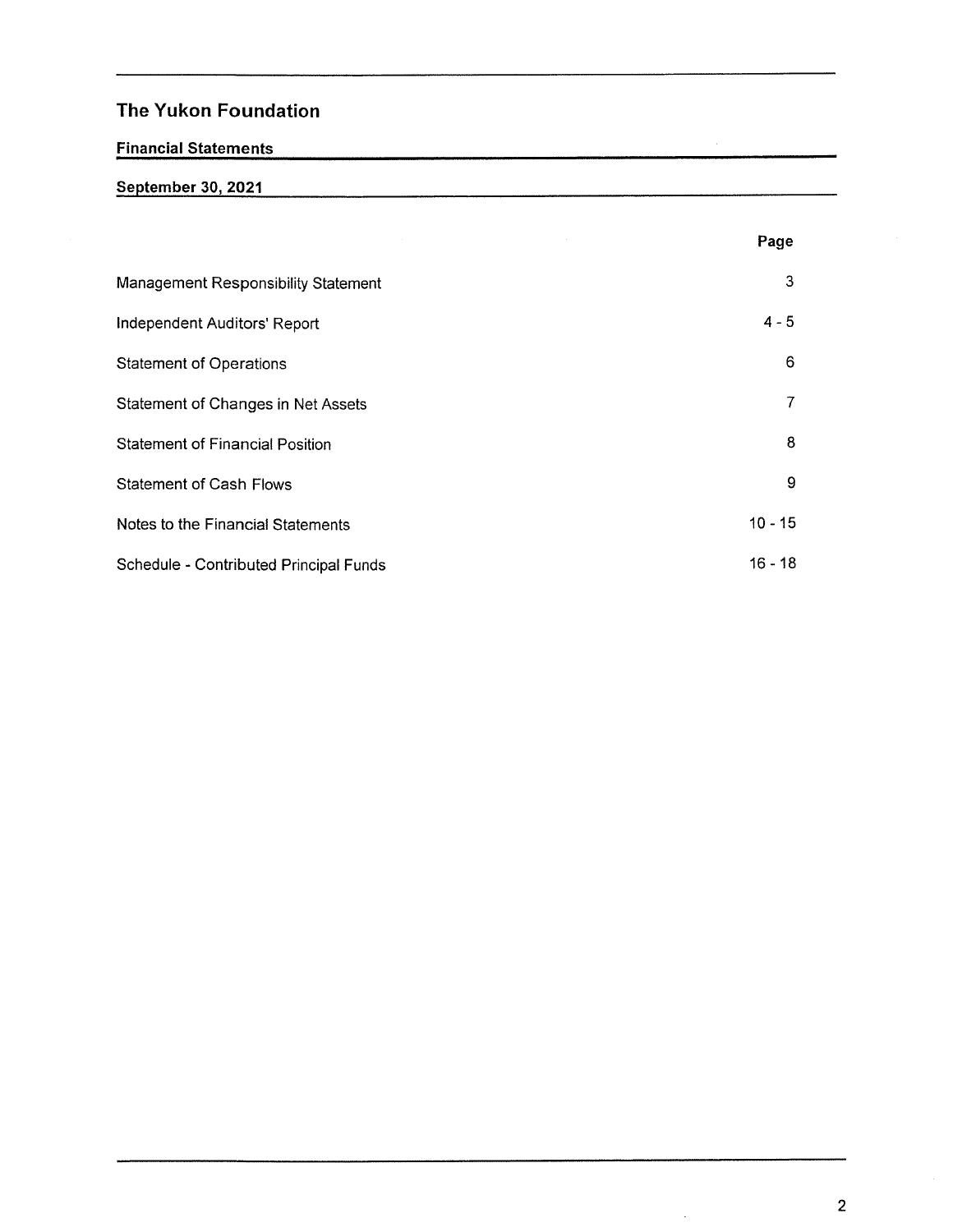# Management Responsibility Statemént

The management of The Yukon Foundation is responsible for preparing the financial statements, the notes to the financiai statements and other financial information contained in this annual report

Management prepares the financial statements in accordance with Canadian accounting standards for not-for-profit organizations. The financial statements are considered by management to present fairly the management's financial position and results of operations.

The organization, in fulfilling its responsibilities, has developed and maintains a system of internal accounting controls designed to provide reasonable assurance that management assets are safeguarded from loss or unauthorized use, and that the records are reliable for preparing the financial statements.

The financial statements have been reported on by Crowe MacKay LLP, Chartered Professional Accountants. the members' auditors. Their report outlines the scope of their examination and their opinion on the financial statements.

 $\cap$   $\cap$ Executive Director

Treasurer December <sup>1</sup>3, 2021

 $13$  Dec  $2021$  $\eta$  Date Date<br>
13 Dec 2011<br>Date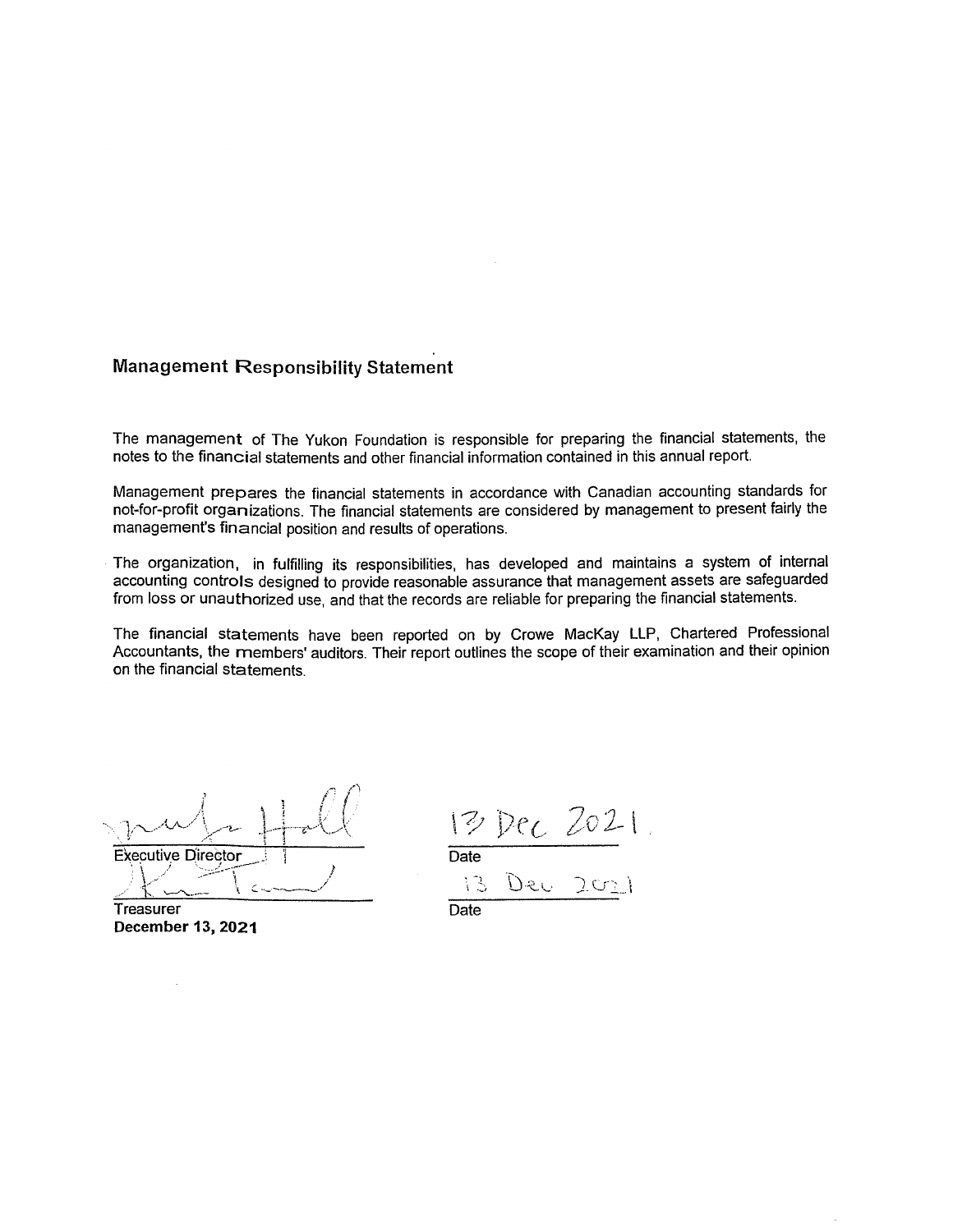

# Independent Auditors' Report

## To the Directors of The Yukon Foundation

Opinion<br>We have audited the financial statements of The Yukon Foundation, which comprise the statement of financia! position as at September 30, 2021, and the statements of operations, changes in net assets and cash flows for the year then ended, and notes to the financial statements, including a summary of significant accounting policies.

In our opinion. the accompanying financial statements present fairly, in all material respects, the financial position of the organization as at September 30, 2021, and its results of operations and its cash flows for the year then ended in accordance with Canadian accounting standards for not-for-profit organizations.

#### Basis for Opinion

We conducted our audit in accordance with Canadian generally accepted auditing standards. Our responsibilities under those standards are further described in the Auditors' Responsibilities for the Audit of the Financial Statements section of our report. We are independent of the organization in accordance with the ethical requirements that are relevant to our audit of the financial statements in Canada, and we have fulfilled our other ethical responsibilities in accordance with these requirements. We believe that the audit evidence we have obtained is sufficient and appropriate to provide a basis for our opinion.

#### Responsibilities of Management and Those Charged with Governance for the Financial Statements

Management is responsible for the preparation and fair presentation of the financiai statements in accordance with Canadian accounting standards for not-for-profit organizations, and for such internal control as management determines is necessary to enable the preparation of financial statements that are free from material misstatement, whether due to fraud or error.

In preparing the financial statements, management is responsible for assessing the organization's ability to continue as going concern, disclosing, as applicable, matters reIated to going concern and using the going concern basis of accounting unless management either intends to liquidate the Foundation or to cease operations, or has no realistic aiternative but to do so.

Those charged with governance are responsible for overseeing the organization's financial reporting process.

#### Auditors' Responsibilities for the Audit of the Financial Statements

Our objectives are to obtain reasonable assurance about whether the financial statements as whole are free from material misstatement, whether due to fraud or error. and to issue an auditors' report that includes our opinion. Reasonable assurance is a high level of assurance, but is not a guarantee that an audit conducted in accordance with Canadian generally accepted auditing standards will always detect a material misstatement when it exists. Misstatements can arise from fraud or error and are considered material if, individually or in the aggregate, they could reasonably be expected to influence the economic decisions of users taken on the basis of these financial statements. As part of an audit in accordance with Canadian generaily accepted auditing standards, we exercise professional judgment and maintain professional skepticism throughout the audit. We also: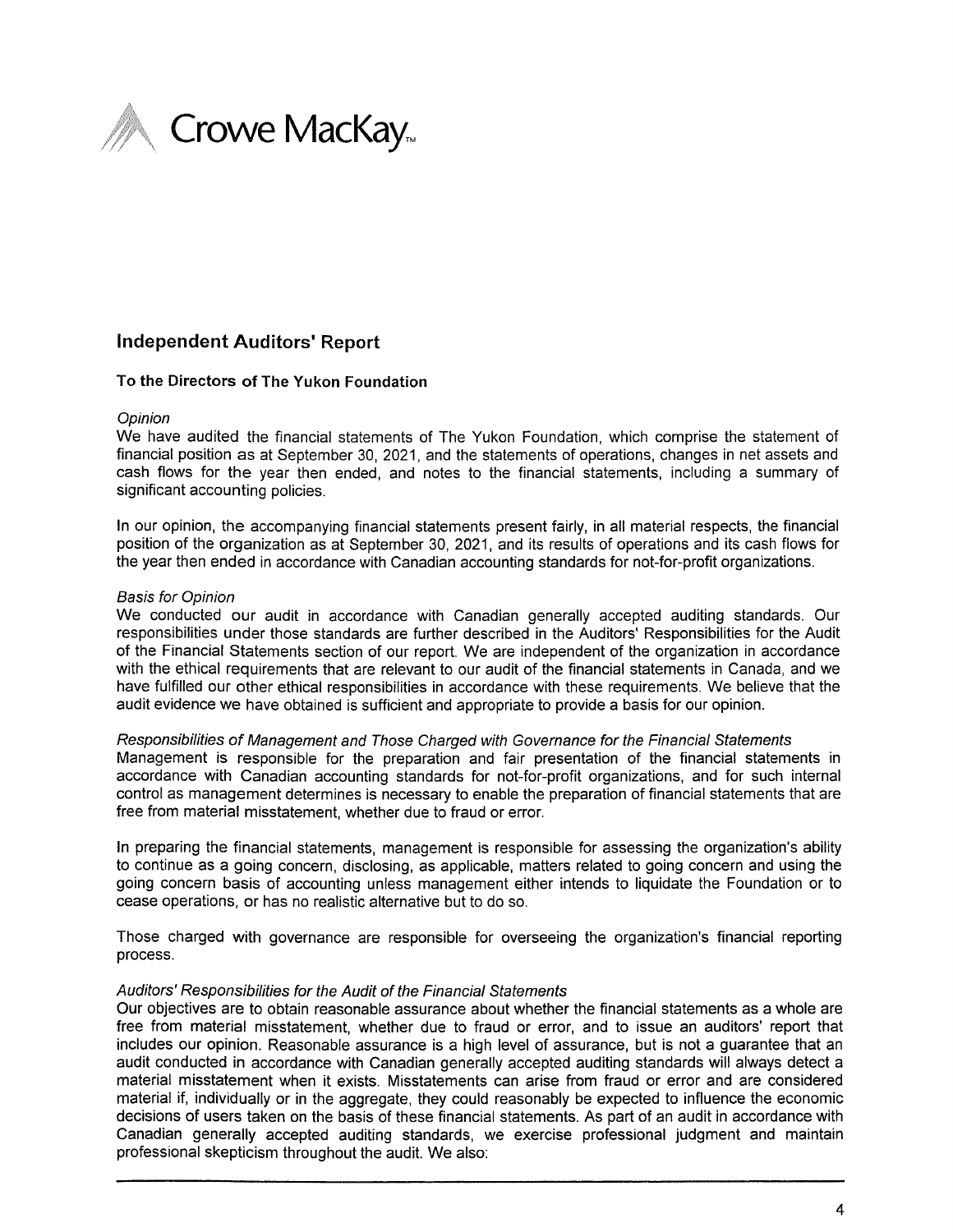# Independent Auditors' Report (continued)

- $\bullet$ Identify and assess the risks of material misstatement of the financial statements, whether due to fraud or error, design and perform audit procedures responsive to those risks, and obtain audit evidence that is sufficient and appropriate to provide a basis for our opinion. The risk of not detecting a material misstatement resulting from fraud is higher than for one resulting from error, as fraud may involve collusion, forgery, intentional omissions, misrepresentations, or the override of internal control.
- Obtain an understanding of internal control relevant to the audit in order to design audit procedures that are appropriate in the circumstances, but not for the purpose of expressing an opinion on the effectiveness of the Foundation's internal control.
- $\bullet$ Evaluate the appropriateness of accounting policies used and the reasonableness of accounting estimates and related disclosures made by management.
- Conciude on the appropriateness of management's use of the going concern basis of accounting  $\bullet$ and, based on the audit evidence obtained, whether a material uncertainty exists related to events or conditions that may cast significant doubt on the Foundation's ability to continue as a going concern. If we conclude that material uncertainty exists, we are required to draw attention in our auditors' report to the related disclosures in the financial statements or, if such disclosures are inadequate, to modify our opinion. Our conclusions are based on the audit evidence obtained up to the date of our auditors' report. However, future events or conditions may cause the Foundation to cease to continue as a going concern.
- $\bullet$ Evaluate the overall presentation, structure and content of the financial statements, including the disclosures, and whether the financial statements represent the underlying transactions and events in manner that achieves fair presentation.

We communicate with those charged with governance regarding, among other matters, the planned scope and timing of the audit and significant audit findings, including any significant deficiencies in internal control that we identify during our audit.

Whitehorse, Canada (Owe WLL'0

**Chartered Professional Accountants**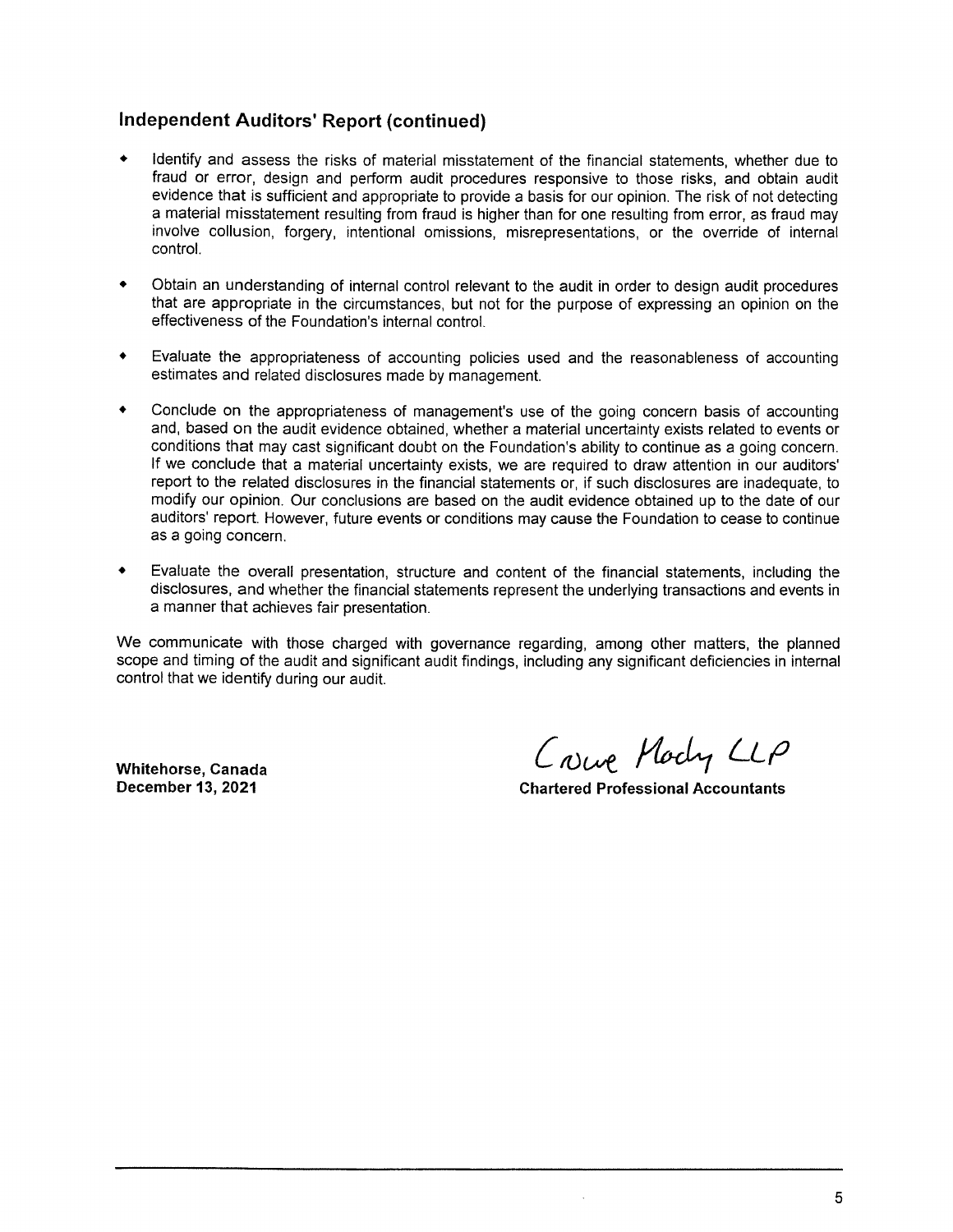# Statement of Operations

| For the year ended September 30,                        | 2021          | 2020          |
|---------------------------------------------------------|---------------|---------------|
| <b>Revenues</b>                                         |               |               |
| Investment                                              | \$<br>422,160 | \$<br>314,554 |
| Administrative                                          | 103,206       | 20,847        |
|                                                         | 525,366       | 335,401       |
|                                                         |               |               |
| <b>Expenditures</b>                                     |               |               |
| Advertising                                             | 496           |               |
| Amortization                                            | 4,769         |               |
| Annual general meeting                                  |               | 2,403         |
| Communications                                          | 1,586         | 1,706         |
| Contract                                                | 92,770        | 56,602        |
| Office                                                  | 9,027         | 3,686         |
| <b>Professional fees</b>                                | 21,556        | 16,242        |
| Subscriptions, permits and licenses                     | 2,556         |               |
| Wages                                                   |               | 342           |
|                                                         | 132,760       | 80,981        |
| Excess of revenues over expenditures before other items | 392,606       | 254,420       |
|                                                         |               |               |
| Other income                                            |               |               |
| Gain on sale of investments                             | 76,798        | 46,241        |
| Unrealized gain investments                             | 1,042,952     | 76,726        |
|                                                         | 1,119,750     | 122,967       |
| <b>Excess of revenues over expenditures</b>             | \$1,512,356   | 377,387<br>\$ |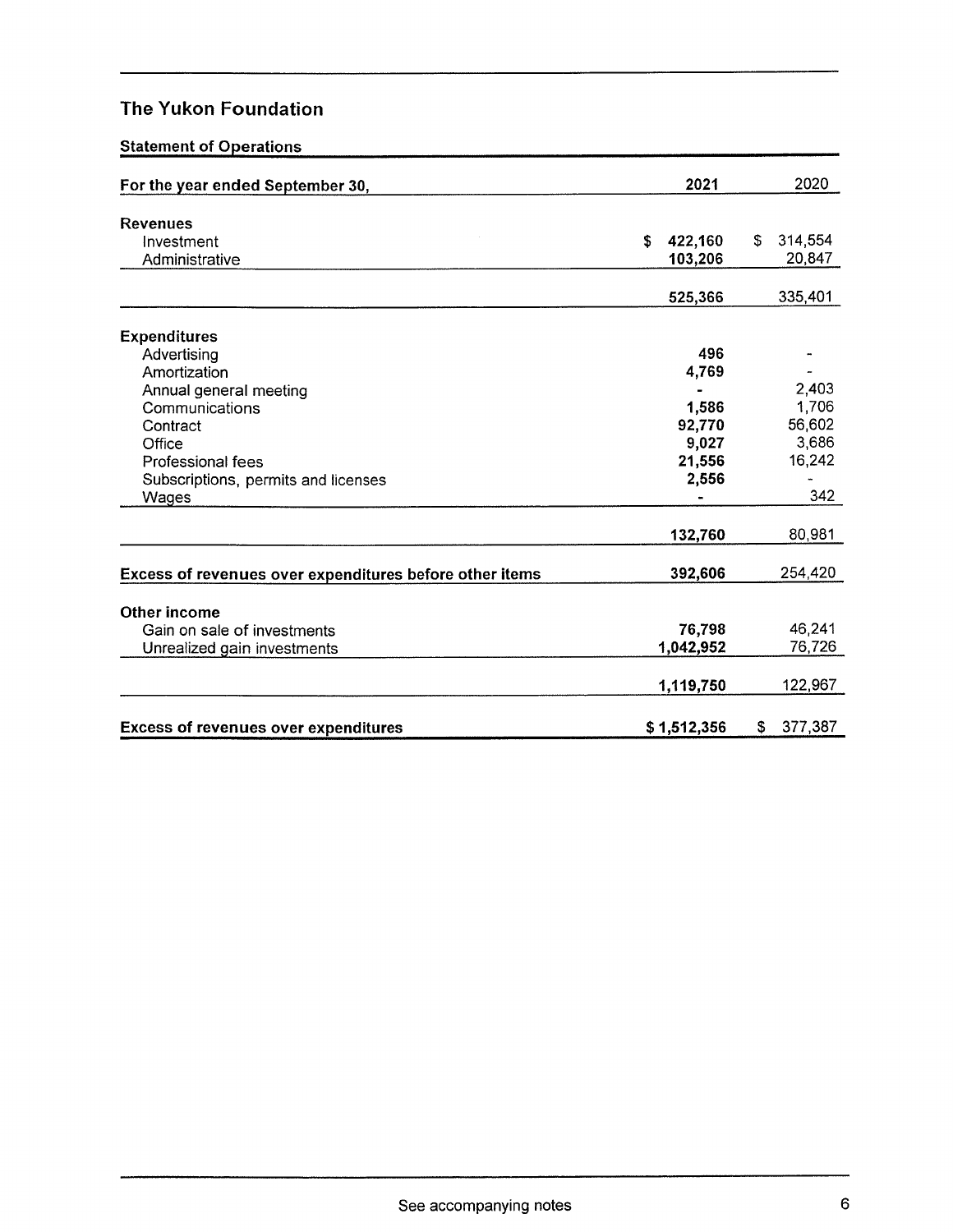# Statement of Changes in Net Assets

# For the year ended September 30, 2021

|                                       | <b>Contributed</b><br>Principal | <b>Distributable</b><br>Income | Total<br>2021 | Total<br>2020 |
|---------------------------------------|---------------------------------|--------------------------------|---------------|---------------|
| Balance, beginning of year            | \$7,714,376                     | 406,720<br>\$                  | \$8,121,096   | \$7,722,456   |
| Excess of revenues over expenditures  |                                 | 1,512,356                      | 1,512,356     | 377,387       |
| Grants                                |                                 | (258, 361)                     | (258, 361)    | (197, 246)    |
| <b>Current contributions</b>          |                                 | 15,958                         | 15,958        | 20,713        |
| Transferred to administration revenue |                                 | (10,661)                       | (10, 661)     | (8, 301)      |
| Awards returned/cancelled             |                                 | 720                            | 720           | 2,693         |
| Contributed principal                 | 105,637                         | (737)                          | 104,900       | 203,394       |
| Unrealized gain                       | 1,042,952                       | (1,042,952)                    |               |               |
| Balance, end of year                  | \$8,862,965                     | 623,043<br>\$                  | \$9,486,008   | \$8,121,096   |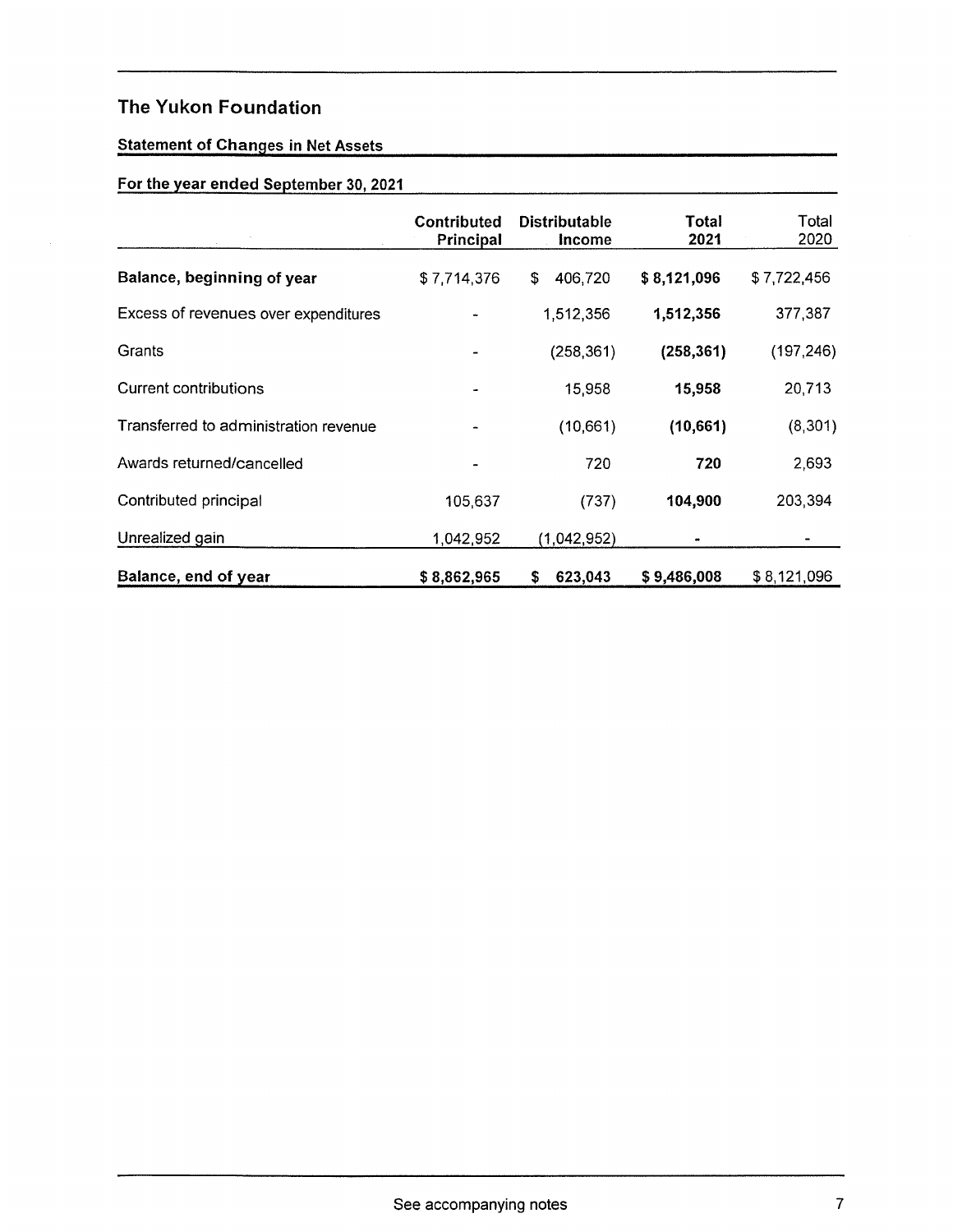| <b>Statement of Financial Position</b> |  |
|----------------------------------------|--|
|                                        |  |

| September 30,                                              | 2021          | 2020          |
|------------------------------------------------------------|---------------|---------------|
| Assets                                                     |               |               |
| <b>Current</b>                                             |               |               |
| Cash and short-term investments                            | \$<br>480,356 | 314,152<br>\$ |
| Accounts receivable (note 4)                               | 144,000       | 115,815       |
| Prepaid expenses                                           | 7,153         |               |
|                                                            | 631,509       | 429,967       |
| <b>Restricted investments (note 5)</b>                     | 8,862,951     | 7,714,475     |
| Property and equipment (note 6)                            | 4,769         |               |
|                                                            | \$9,499,229   | \$8,144,442   |
| Liabilities                                                |               |               |
| Current                                                    |               |               |
| Accounts payable                                           | \$<br>13,221  | 5,911<br>\$   |
| Unearned revenue (note 7)                                  |               | 17,435        |
|                                                            | 13,221        | 23,346        |
| <b>Fund balances</b>                                       |               |               |
| Net assets restricted for contributed principal (schedule) | 8,862,965     | 7,714,376     |
| Net assets invested in distributable income                | 623,043       | 406,720       |
|                                                            | 9,486,008     | 8,121,096     |
|                                                            | \$9,499,229   | \$8,144,442   |

Approved on behalf of the Board:

<u>It and C-Bell</u> Member ,1 \_) ; ,- <u>Hamber</u><br>Kunsten Bell Member  $\overline{\phantom{a}}$  Member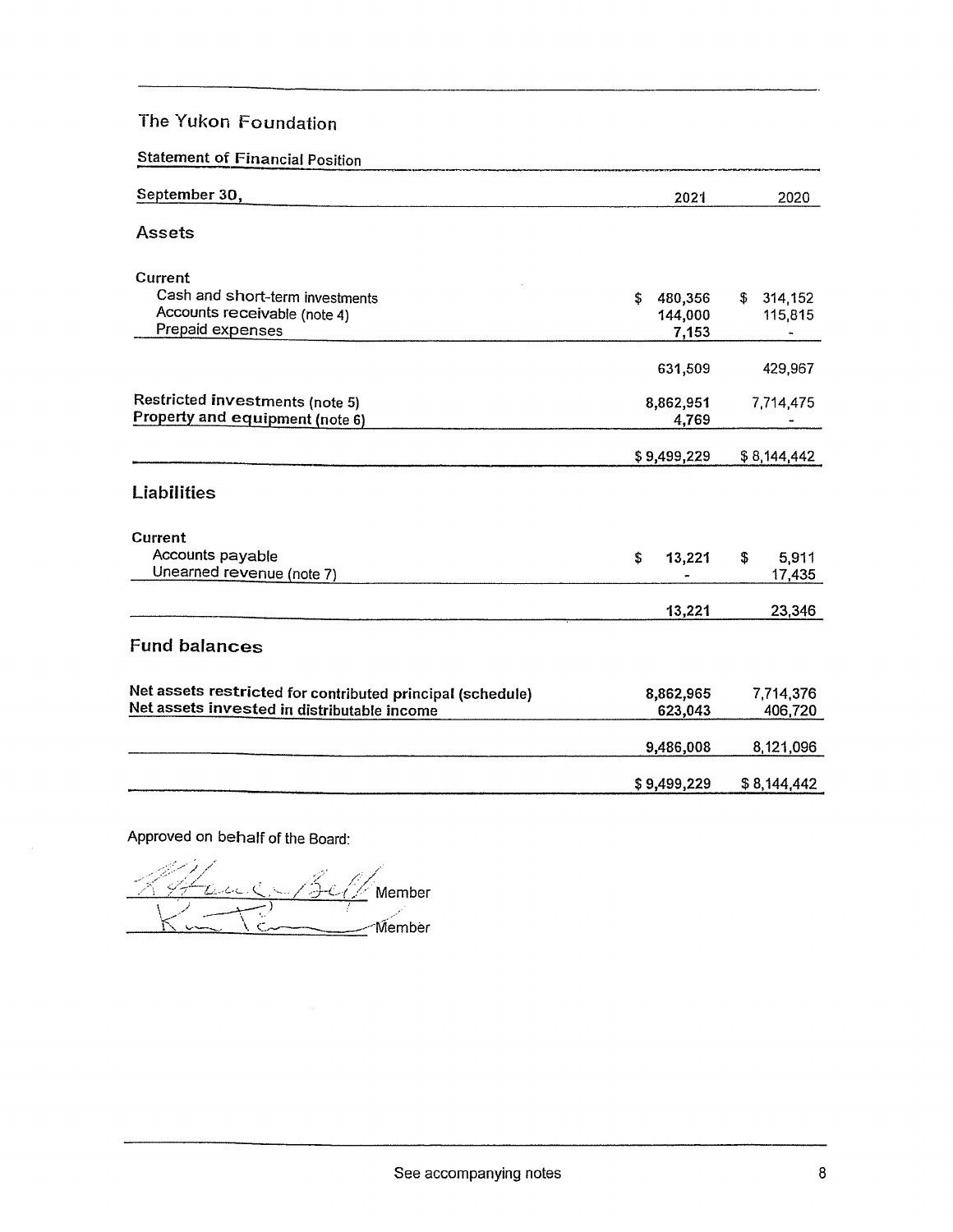# Statement of Cash Flows

| For the year ended September 30,           | 2021          | 2020          |
|--------------------------------------------|---------------|---------------|
| Cash provided by (used for)                |               |               |
| <b>Operating activities</b>                |               |               |
| Excess of revenues over expenditures       | \$1,512,356   | 377,387<br>\$ |
| Items not affecting cash                   |               |               |
| Amortization                               | 4,769         |               |
| Unrealized gain on investments             | (1,042,952)   | (76, 726)     |
| Realized gain on sale of investments       | (76, 798)     | (46, 241)     |
|                                            | 397,375       | 254,420       |
| Change in non-cash working capital items   |               |               |
| Accounts receivable                        | (28, 185)     | 25,559        |
| Prepaid expenses                           | (7, 153)      |               |
| Accounts payable                           | 7,310         | 4,675         |
| Unearned revenue                           | (17, 435)     | 17,435        |
|                                            |               |               |
|                                            | 351,912       | 302,089       |
| <b>Financing activities</b>                |               |               |
| Additions to contributed principal         | 105,637       | 203,948       |
| Grants                                     | (269, 021)    | (205, 548)    |
| Net short term contributions               | 11,101        | 14,523        |
|                                            |               |               |
|                                            | (152, 283)    | 12,923        |
| <b>Investing activities</b>                |               |               |
| Purchase of restricted investments         | (3, 282, 944) | (940, 015)    |
| Proceeds on sale of restricted investments | 3,259,056     | 787,826       |
| Purchase of property and equipment         | (9,537)       |               |
|                                            |               |               |
|                                            | (33, 425)     | (152, 189)    |
| Increase in cash                           | 166,204       | 162,823       |
|                                            |               |               |
| Cash, beginning of year                    | 314,152       | 151,329       |
| Cash, end of year                          | \$<br>480,356 | \$<br>314,152 |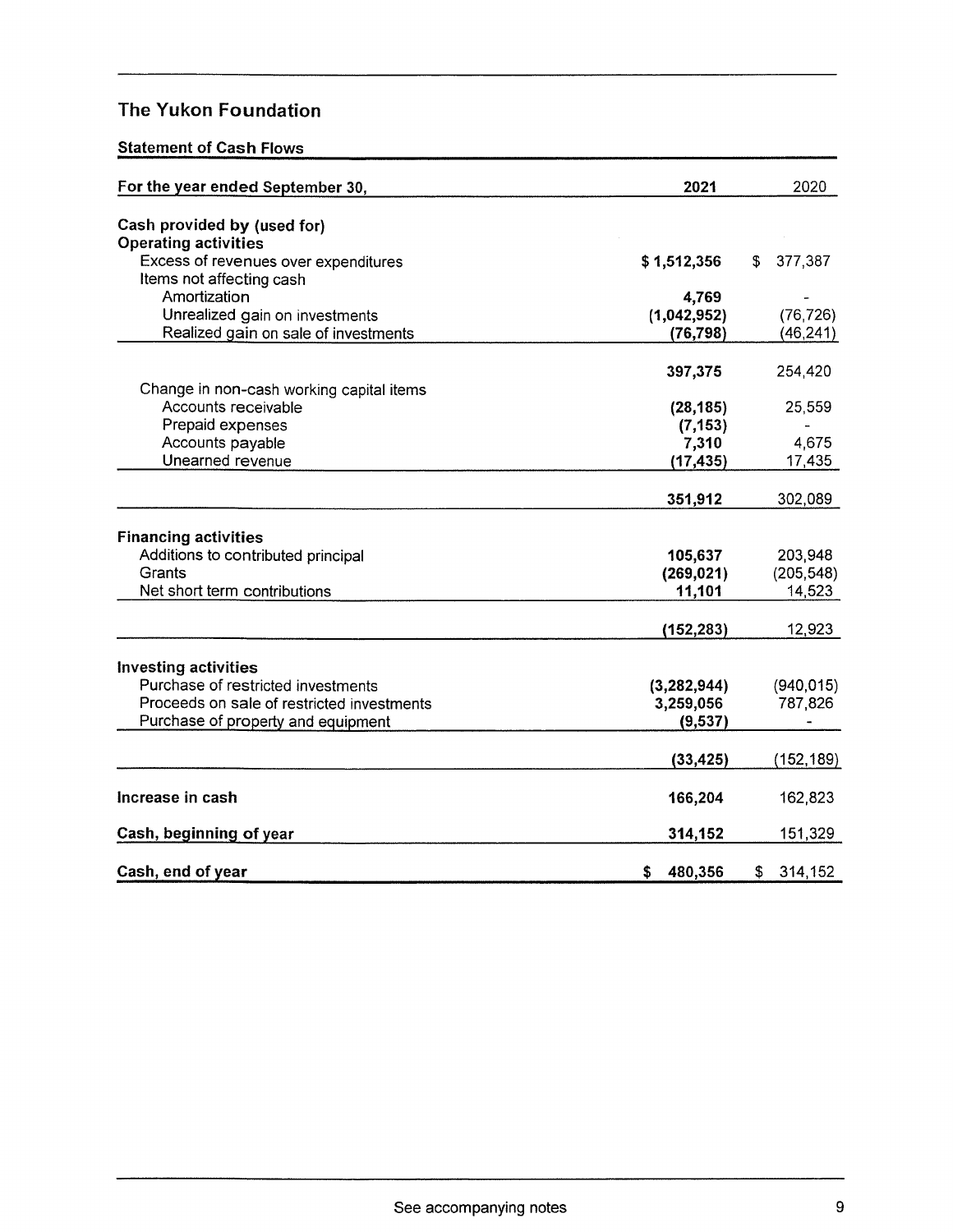# Notes to the Financial Statements

# September 30, 2021

## 1. Nature of operations

The Yukon Foundation (the "Foundation"), was incorporated under the Societies Ordinance of the Yukon and continued under the Yukon Foundation Act on May 3, 1995. The objectives of the Foundation are to promote educational advancement and scientific or medical research for the enhancement of human knowledge in the Yukon; to promote the cultural heritage of the Yukon; and to provide support intended to contribute to the mental, cultural and physical well being of the residents of the Yukon. The Foundation is registered with the Charities Division, Canada Revenue Agency. and is classified as public foundation. As such, it is exempt from income taxes and can issue charitable donation receipts.

#### $2.$ COVID-19

On March 11, 2020, the World Health Organization declared global pandemic. The outbreak of the novel strain of the coronavirus, COVID—19, has resulted in governments worldwide enacting emergency measures to combat the spread of the virus. These measures have caused material disruption to businesses, governments and other organizations resulting in an economic slowdown and increased volatility. Governments and central banks including Canadian federal, provincial, territorial and local governments have responded with significant monetary and fiscal interventions designed to stabilize economic conditions.

At the time of approval of these financial statements, in response to the COVID-19 pandemic, management of the Foundation has been proactive and diligent in addressing the implementation of infection prevention and other precautionary measures, guided by public health authorities, to limit the spread of COVID-19 and the impact of the pandemic and the related economic contraction on the Foundation.

The rapidly evolving event, including health and safety conditions, economic environment and resulting government measures, creates a high level of uncertainty and risk that may result in significant impacts to the Foundation's activities, results of operations and financial condition. The duration and impact of the COVID-19 outbreak is unknown at this time, as is the efficacy of any interventions. As such it is not possible to estimate the length and severity of these development and the impact on the financial results and condition on the entity and its operations in future periods.

#### 3. Significant accounting policies

These financial statements are prepared in accordance with Canadian accounting standards for not—for—profit organizations. The significant accounting policies are detailed as follows:

## (a) Cash and short term investments

Cash and short term investments consist of cash on deposit, cheques issued and outstanding, and investments available to be liquidated and used for short term purposes.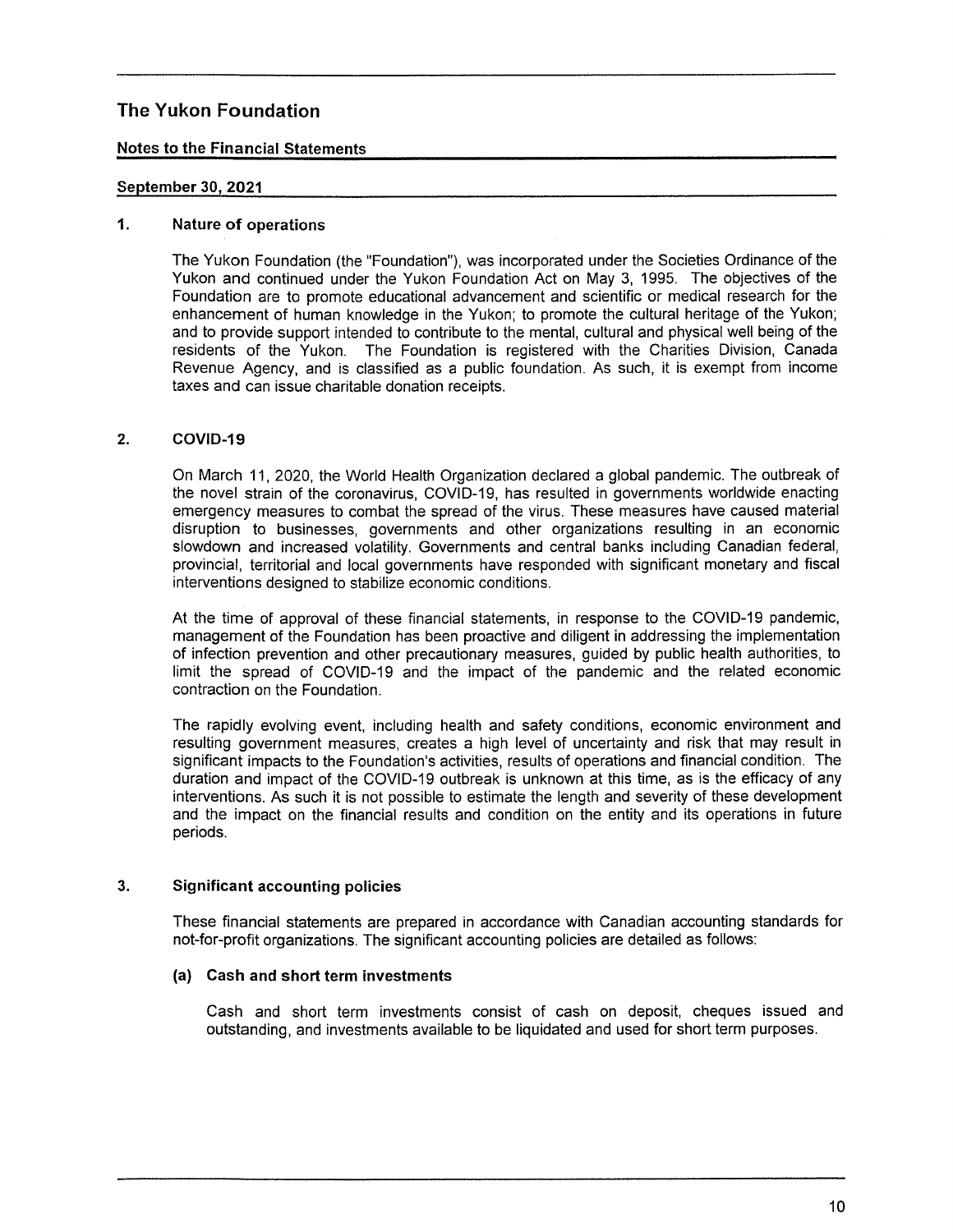# Notes to the Financial Statements

# September 30, 2021

# 3. Significant accounting policies (continued)

## (b) Revenue recognition

The Foundation follows the deferrai method of accounting for contributions. Restricted contributions are recognized as revenue in the year in which related expenses are incurred. Unrestricted contributions are recognized as revenue when received or receivable if the amount to be received can be reasonably estimated and coliection is reasonably assured. Contributed principal fund contributions are recognized as direct increases in net assets.

Investment income is recognized when received or receivable if the amount can be reasonably estimated and collection is reasonably assured.

# (c) Bequests and grants

Bequests are recorded when received or receivable if the amount to be received can be reasonabiy estimated and collection is reasonably assured. Grants are recorded when approved by the Foundation.

# (d) Restricted investments

investments are recorded at fair value based upon bid prices for publicly traded securities and quoted prices for fixed rate investments. Realized investment gains (losses) are recorded on settlement date basis. Any unrealized gains or losses are reflected as changes or unrealized gains (losses) on investments in the statement of operations. The purchase premium or discount. if any, is charged to revenue and expenses over the life of the investment. Interest earned on investments is recorded on the accrual basis,

# (e) Premiums and discounts on bonds

Premiums and discounts on bonds purchased by the Foundation are amortized on a straightline basis over the remaining months until the maturity of the investment.

## (f) Contributed services

Volunteers contribute significant time to assist in the Foundation in carrying out its objectives. Because of the difficulty of determining the fair value of this time, contributed services are not recognized in these financial statements.

# (9) Property and equipment

Property and equipment are recorded at cost. The Foundation provides for amortization using the declining balance and straight-line methods at rates designed to amortize the cost of the assets over their estimated useful lives, as set out below.

Computer software  $\sim$  2 years Straight-line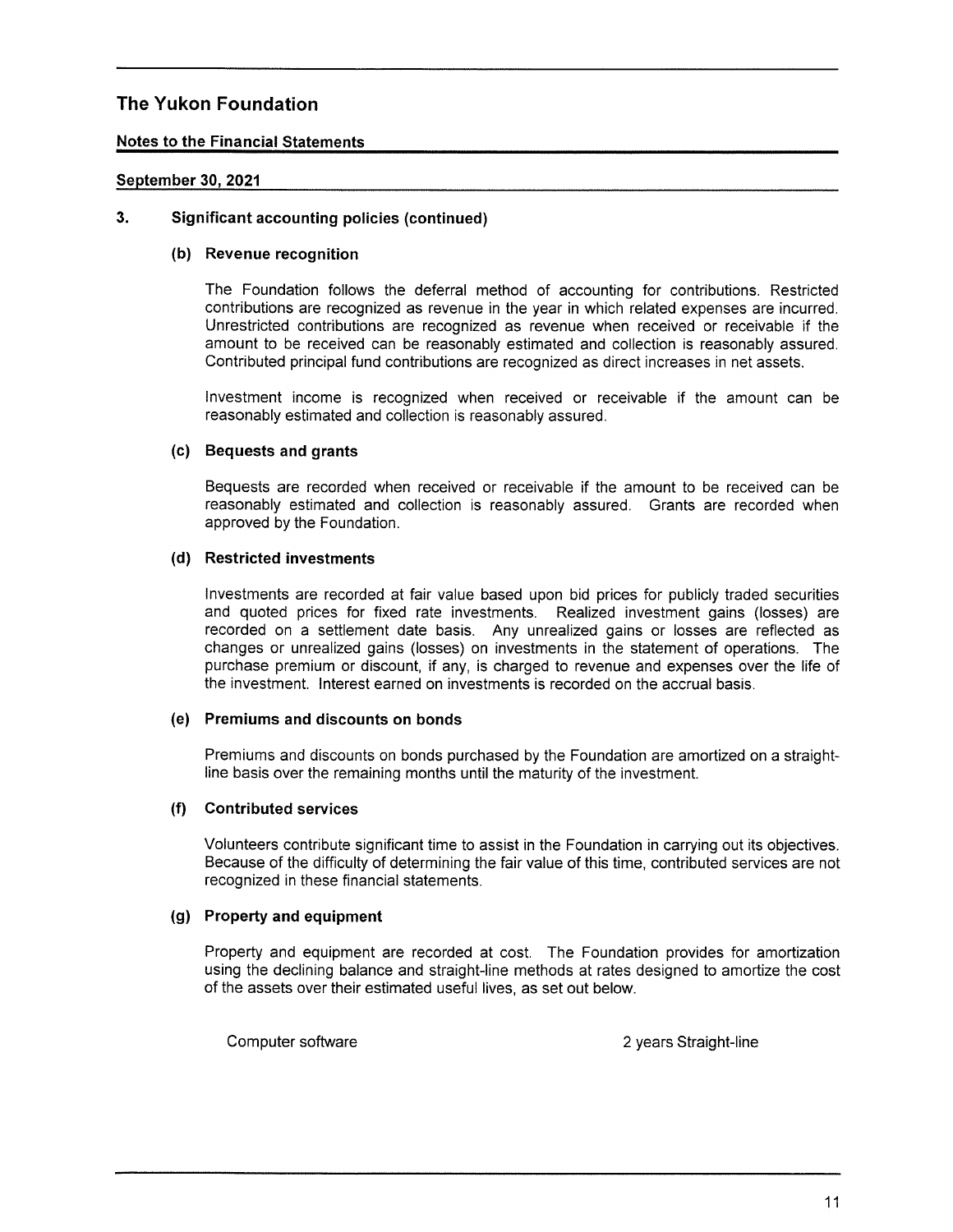# Notes to the Financial Statements

# September 30, 2021

# 3. Significant accounting policies (continued)

## (h) Financial instruments

Financial assets originated or acquired or financia! liabilities issued or assumed in an arm's length transaction are initially measured at their fair value. In the case of a financial asset or financial liabiiity not subsequently measured at its fair value, the initial fair value is adjusted for financing fees and transaction costs that are directly attributable to its origination, acquisition, issuance or assumption. Such fees and costs in respect of financial assets and liabilities subsequently measured at fair value are expensed.

The Foundation subsequently measures the following financial assets and financial liabilities at amortized cost:

Financial assets measured at amortized cost include cash and short term investments and accounts receivable.

Financial liabilities measured at amortized cost include accounts payable.

At the end of each reporting period. management assesses whether there are any indications that financial assets measured at cost or amortized cost may be impaired. If there is an indication of impairment, management determines whether a significant adverse change has occurred in the expected timing or the amount of future cash flows from the asset, in which case the asset's carrying amount is reduced to the highest expected value that is recoverable by either holding the asset, selling the asset or by exercising the right to any collateral. The carrying amount of the asset is reduced directly or through the use of an allowance account and the amount of the reduction is recognized as an impairment loss in operations. Previously recognized impairment losses may be reversed to the extent of any improvement. The amount of the reversal, to a maximum of the related accumulated impairment charges recorded in respect of the particular asset. is recognized in operations.

# (i) Use of estimates

The preparation of the financial statements in conformity with Canadian generally accepted accounting principles requires management to make estimates and assumptions that affect the reported amounts of assets and liabilities and disclosure of contingent assets and liabilities at the dates of the financial statements and the reported amounts of revenues and expenses during the reporting period. These estimates are reviewed periodically, and, as adjustments become necessary. they are reported in earnings in the period in which they become known.

#### 4. Accounts receivable

|                             |   | 2021    |    | 2020                         |
|-----------------------------|---|---------|----|------------------------------|
| Accrued interest receivable | S | 126,540 | S. | 114,149                      |
| Funding receivable          |   | 15,549  |    | $\qquad \qquad \blacksquare$ |
| <b>GST</b> receivable       |   | 1,911   |    | 666, ا                       |
|                             | ъ | 144,000 |    | 115,815                      |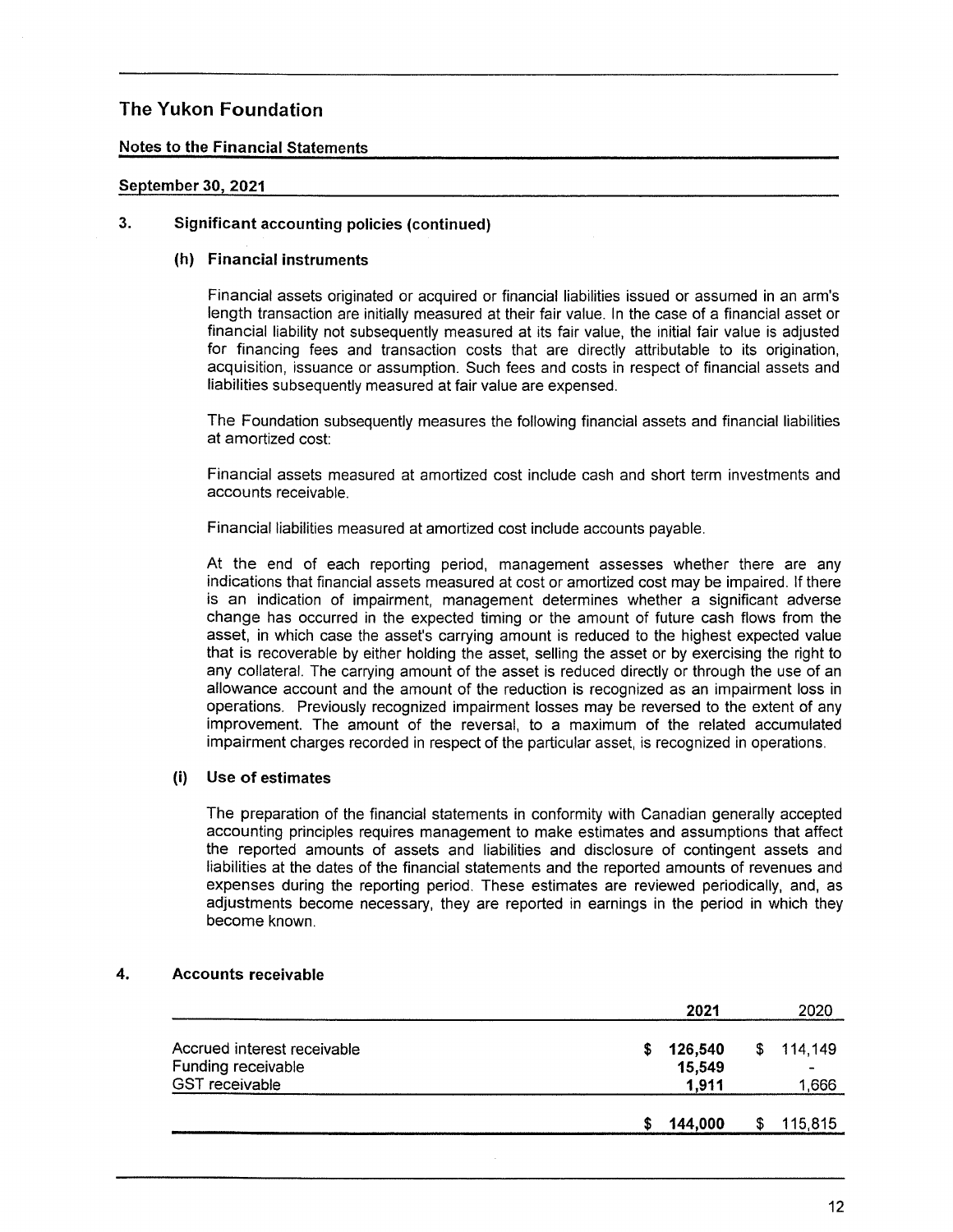# Notes to the Financial Statements

#### September 30, 2021

#### 5. Restricted investments

The restricted investments comprises those assets over which the Foundation exercises discretionary investment control within the guidelines established by the Board of Directors. Once the funds are allocated, the income on the dedicated funds is restricted to the purpose of the fund.

As at September 30, 2021, market values reflect increases or decreases from cost due to current interest rates differing from contractual rates and unrealized gains or losses on certain investments. The total unrealized gain recognized in these financial statéments at September 30, 2021 was \$1,994,500 (2020 — \$951,348). This increase in the unrealized gain included on the statement of operations is \$1,042,952 (2020 - \$76,726).

It is not the intention of the Foundation to actively engage in the purchase and sale of securities on a short-term basis, but primarily to meet liquidity needs if and when they may arise. The investment policy specifies maximum levels of direct equity market exposure, in addition to fixed and variable rate investments. The policy addresses issues of diversification. asset allocation, investment concentration and minimum credit ratings. Investment decisions are made in close consultation with an experienced professional portfolio adviser.

|                                 | 2021                  | 2021                 | 2020                   |
|---------------------------------|-----------------------|----------------------|------------------------|
|                                 | Cost                  | Market               | Cost                   |
| Common shares<br>Trust units    | 776,521<br>S<br>5,346 | \$1,582,961<br>9.251 | 763,184<br>\$<br>5.735 |
| Mutual funds and cash           | 448,724               | 692,417              | 371,789                |
| Preferred shares                | 4,043,832             | 4,857,820            | 3,956,987              |
| Fixed income                    | 2,074,384             | 2,200,858            | 1,979,284              |
| Cash and short term investments | 7,348,807             | 9.343,307            | 7,076,979              |
|                                 | (480,356)             | (480,356)            | (314,152)              |
|                                 | \$6,868,451           | \$8,862,951          | \$6,762,827            |

#### 6. Property and equipment

|                   |       |                                    | 2021              | 2020              |
|-------------------|-------|------------------------------------|-------------------|-------------------|
|                   | Cost  | <b>Accumulated</b><br>amortization | Net book<br>value | Net book<br>value |
| Computer software | 9.537 | 4.768                              | 4.769             | \$<br>$\hbox{ }$  |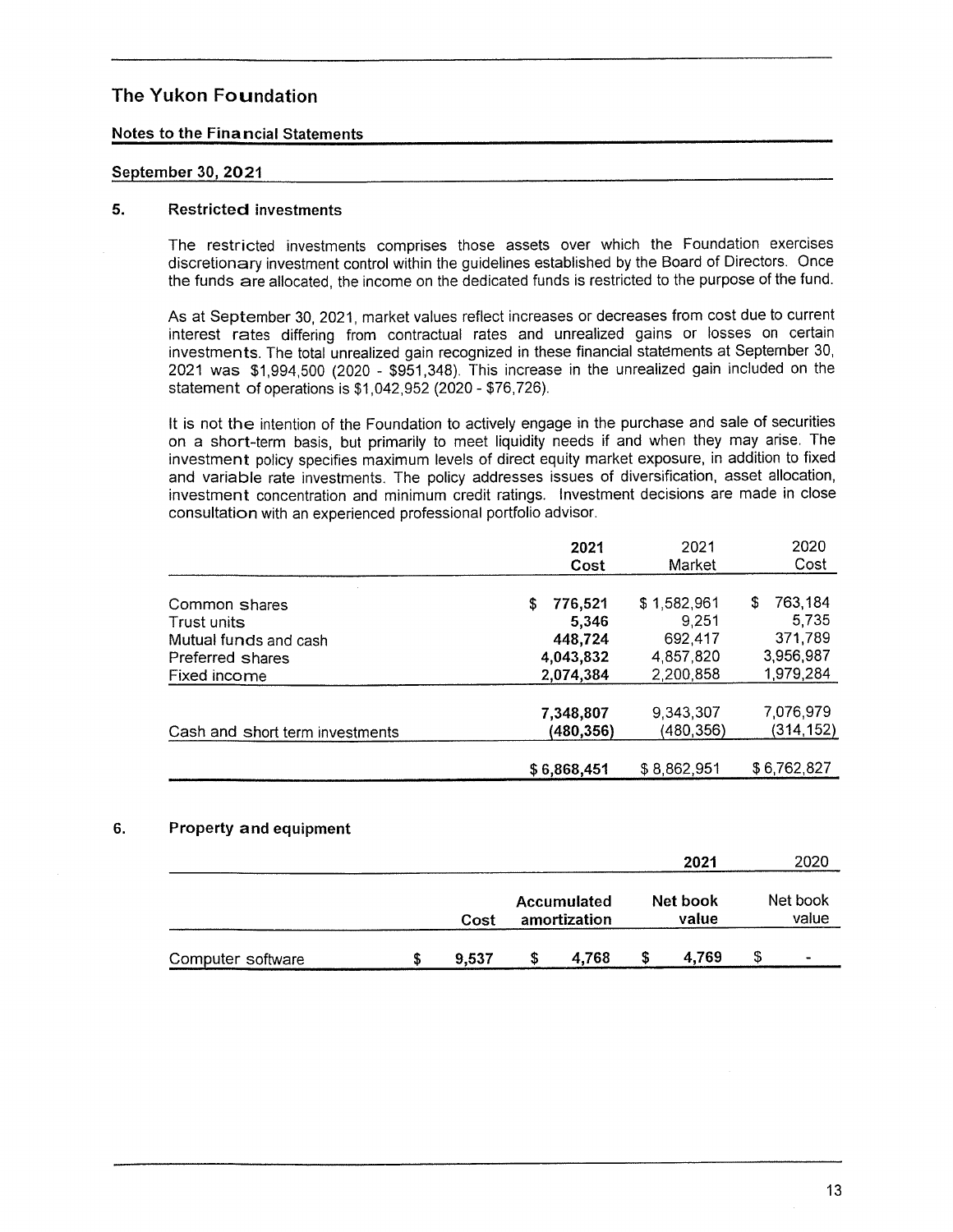# Notes to the Financial Statements

# September 30, 2021

# 7. Unearned revenue

|                                               |   | 2021                  |   | 2020   |
|-----------------------------------------------|---|-----------------------|---|--------|
| Community Foundations of Canada               | S | $\tilde{\phantom{a}}$ |   | 17,000 |
| Yukon Government - Community Development Fund |   |                       |   | 435    |
|                                               |   |                       | æ | 7.435  |

#### 8. Financial instruments

Transacting in and holding of financial instruments exposes the company to certain financial risks and uncertainties. These risks include:

## (a) Credit risk

Credit risk is the risk that one party to a financial instrument will cause a financial loss for the other party by failing to discharge an obligation. The Foundation's exposure to credit risk relates to accounts receivable and arises from the possibility that a debtor does not fulfil its obligations. Management believes this risk is minimal as the majority of receivables are from large financial institutions. The Foundation performs continuous evaluation of its financial assets and records impairment in accordance with the stated policy.

Market risk is the risk that the fair value or future cash flows of a financial instrument will fluctuate because of changes in market prices. Market risk comprises three types of risk: currency risk, interest rate risk and other price risk. The Foundation is not exposed to currency risk. The Foundation is exposed to market risk as follows:

## (b) Market risk

Market risk is the risk that the fair value or future cash flows of a financial instrument will fluctuate because of changes in market prices. Market risk comprises three types of risk: currency risk, interest rate risk and other price risk. The Foundation is not exposed to currency risk. The Foundation is exposed to market risk as follows:

# (6) Interest rate risk

Interest rate risk is the risk that the fair value or future cash flows of a financial instrument will fluctuate because of changes in market interest rates. The Foundation's interest-bearing financial instruments include fixed rate investments. The fair values of fixed rate financial instruments fluctuate as market rates of interest change. The Foundation does not employ derivative financial instruments to hedge its exposure to interest rate risk but management does not anticipate significant effect on future cash flows or fair values due to relative stability in market rates of interest.: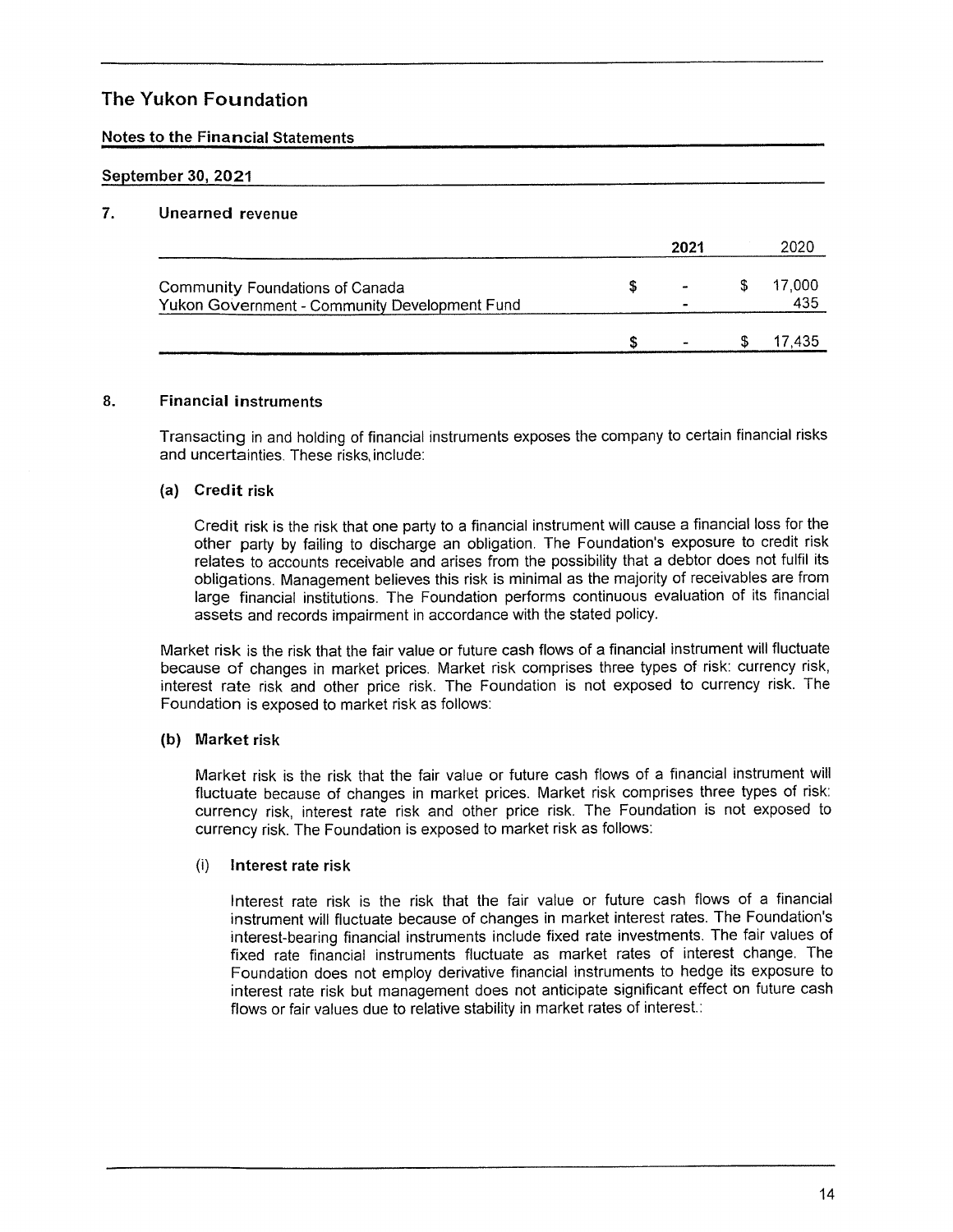# Notes to the Financial Statements

#### September 30, 2021

# 8. Financial instruments (continued)

(ii) Other price risk

Other price risk is the risk that the fair value or future cash flows of a financial instrument will fluctuate because of changes in market prices, other than those arising from interest rate risk or foreign currency risk, whether those changes are caused by factors specific to the individual financial instrument or issuer, or factors affecting all similar financial instruments or issuers. The Foundation's publicly traded investments expose the Foundation to price risks as these instruments are subject to price changes in an open market for a variety of reasons including, investor sentiment and expectations, changes in market rates of interest, general economic indicators and restrictions of credit markets. The Foundation does not employ derivative financial instruments to hedge its exposure to other price risk.

#### $9<sub>1</sub>$ Life insurance

Five donors pay monthly premiums for life insurance policies where the Yukon Foundation is the beneficiary. Total benefits payable to the Foundation upon death of a donor, based on the current policies, would be \$93,066; \$25,000; \$18,445; \$64,665; and \$15,000 respectively. The donors are issued charitable donation receipts in the amount of the premium they pay for their policy in the given year. The total cost to the donors of \$9,245 is not recorded in the accompanying financial statements.

in addition, there are two life insurance policies on which premiums are being paid from the surrender value of the policy and for which no donation receipts have been issued. These have a total benefit payable to the Foundation of \$76,183.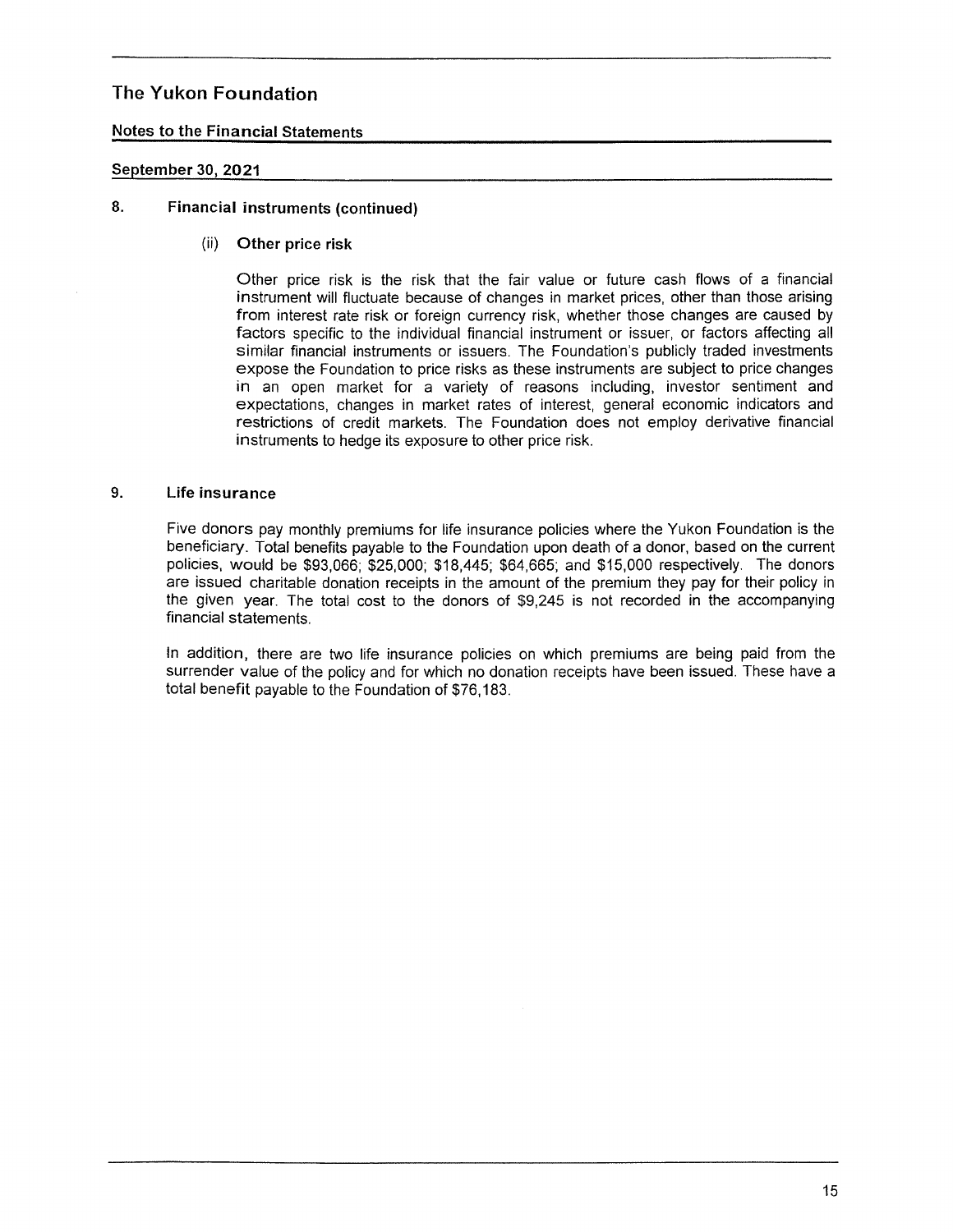#### Schedule - Contributed Principal Funds

| As at September 30,                              | 2021             | 2020             |
|--------------------------------------------------|------------------|------------------|
|                                                  |                  |                  |
| Dedicated Funds:                                 |                  |                  |
| <b>Aboriginal Sport Legacy</b><br>S              | 1,089,467        | \$<br>1,089,467  |
| Alano Club                                       | 50,000           | 50,000           |
| <b>Fay Anthony</b>                               | 6,910            | 6,910            |
| Amy Bennett                                      | 11,121           |                  |
| Alec Berry                                       | 29,773           | 29,773           |
| Tim Bierlmeir                                    | 6,000            | 5,000            |
| Joan Bilton                                      | 6,233            | 6,233            |
| Thomas J. Black                                  | 19,000           | 19,000           |
| <b>Boreal Alternate Energy Centre</b>            | 25,245           | 25,245           |
| <b>Bill Bowie</b>                                | 31,050           | 31,050           |
| Geoff Bradshaw                                   | 57,805           | 57,805           |
| Archie Bruce                                     | 115,238          | 115,238          |
| Gladys L. Bruce                                  | 40,000           | 40,000           |
| John Bunker                                      | 56,694           | 56,694           |
| G.I. and Martha Cameron                          | 10,100           | 10,100           |
| Robert and Jean Campbell                         | 10,000           | 10,000           |
| Brian Campion                                    | 20,070           | 20,070           |
| Commission scolaire francophone du Yukon #23     | 8,860            | 8,479            |
| Helen and Orval Couch                            | 5,000            | 5,000            |
| CPR Yukon                                        | 8,885            | 8,885            |
| Douglas B. Craig                                 | 14,814           | 14,814           |
| Marvin C. Crawford                               | 15,000           | 15,000           |
| Amy Dalke Iles                                   | 10,000           | 5,000            |
| Dawson District Renewable Resources Council      | 26,772           | 26,772           |
| Belle and Curly Desrosiers                       | 28,245           | 28,245           |
| Tony De La Mare                                  | 100,000          | 100,000          |
| Anna and Konrad Domes                            | 5,000            | 5,000            |
| <b>Ryan Downing</b>                              | 57,634           | 56,834           |
| Bill and Marnie Drury                            | 50,000           | 50,000           |
| Des Duncan                                       | 18,981           | 18,981           |
| Debra Dungey                                     | 5,629            | 5,629            |
| Mark and Heinz Eichhorn<br>Ted Feser             | 5,000            | 5,000            |
| Bea Firth                                        | 36,800           | 31,800<br>34,090 |
| Adrian Fisher                                    | 34,090<br>10,117 | 10,117           |
| Maureen and Gilles Fontaine                      | 58,000           | 53,000           |
| Ira "Slim" Foster                                | 28,334           | 28,334           |
| Jim Gizci                                        | 6,408            | $\bullet$        |
| Joe Goodeill                                     | 5.210            | 5,210            |
| George and Hazel Green                           | 32,045           | 30,150           |
| Tamara Guttman                                   | 17,843           | 17,843           |
| Bert and Karen Hadvick                           | 19,040           | 16,990           |
| <b>Charles Halliday</b>                          | 7,927            | 6,963            |
| Bruce and Pat Harvey                             | 55,060           | 55,060           |
| Ted and Nicky Harrison                           | 6,965            | 6,965            |
| Heritage North                                   | 13,727           | 13,727           |
| Dereen Hildebrand                                | 62,614           | 62,614           |
| Hougen Family                                    | 80,000           | 80,000           |
| Donald Hoy                                       | 5,000            | 5,000            |
| Harry Johannes                                   | 25,000           | 25,000           |
| Ken Jones                                        | 7,000            | 7,000            |
| Marilyn King                                     | 158,454          | 158,454          |
| Klondike Defence Force                           | 9,524            | 9,524            |
| Klondike Placer Miners' Association Indian River | 10,761           | 10,761           |
| Patricia Kohler                                  | 80,500           | 75,500           |
| Mariel Lacasse                                   | 10,000           | 10,000           |
| Nesta Leduc                                      | 89.199           | 89,199           |
| Claudia Lowry                                    | 8.279            | 7,923            |
|                                                  |                  |                  |
| Carried forward<br>\$                            | 2,822,423        | \$<br>2,777,448  |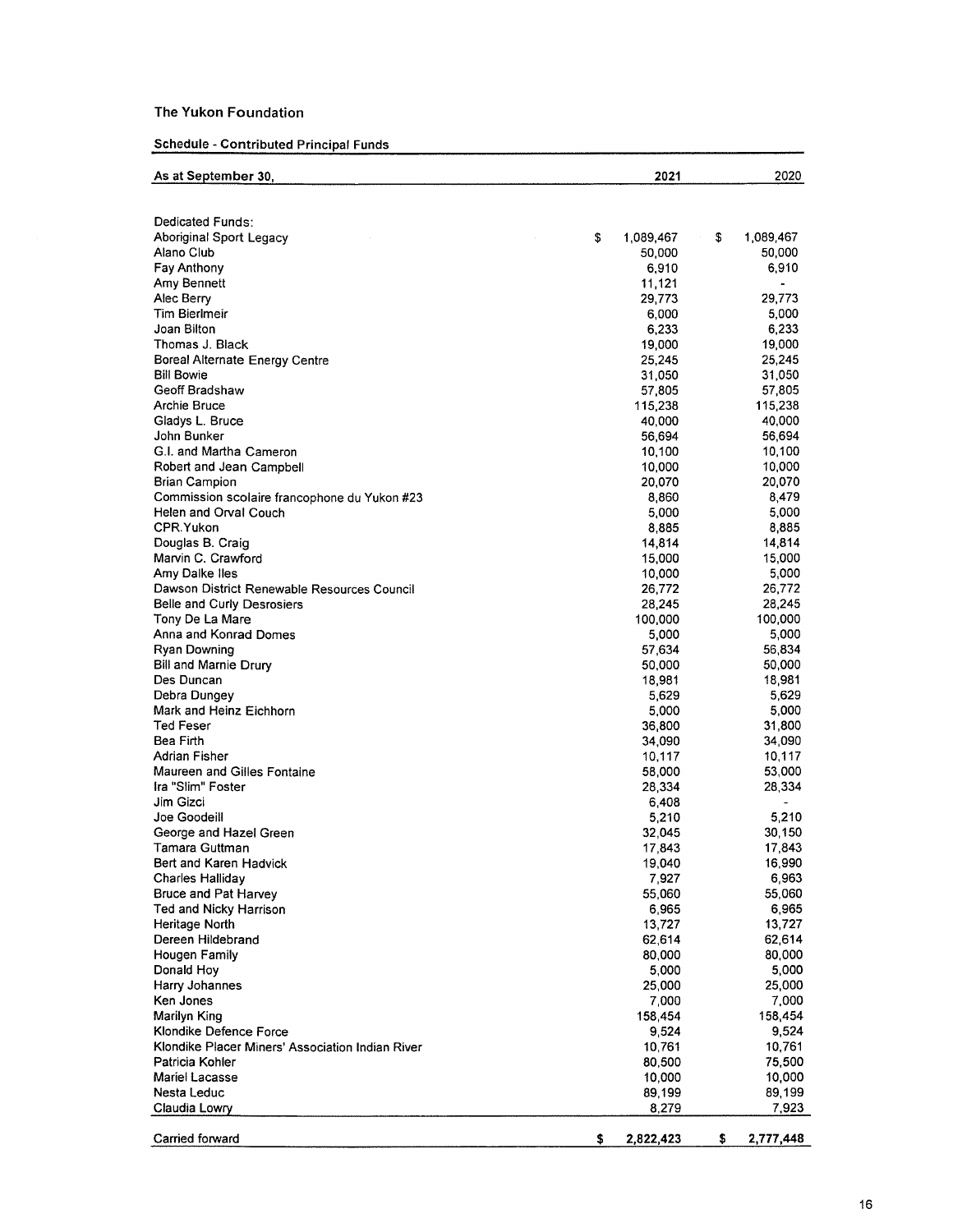# Schedule - Contributed Principal Funds

| As at September 30,                                 | 2021             | 2020              |
|-----------------------------------------------------|------------------|-------------------|
|                                                     |                  |                   |
| Brought forward                                     | \$<br>2,822,423  | \$<br>2,777,448   |
|                                                     |                  |                   |
| Mary and Ole Lunde                                  | 72,757           | 72,757            |
| Mayo District (Peter Lucas)                         | 17,298           | 17,298<br>15,632  |
| Mayo Historical Society<br>Gordon and Ruth McIntyre | 15,632<br>10,270 | 10,270            |
| <b>Bud McKay</b>                                    |                  | 5,500             |
| James McLachlan                                     | 18,000           | 15,000            |
| Les McLaughlin                                      | 14,538           | 14,538            |
| Bea and George McLeod                               | 30,588           | 30,588            |
| Pat and Donald Merill                               | 12,078           | 12,078            |
| Roy Minter                                          | 117,186          | 117,186           |
| Jan Montgomery                                      | 210,945          | 210,945           |
| <b>Rita and Frank Mooney</b>                        | 5,457            | 5,457             |
| <b>Brian Morris</b>                                 | 13,450           | 12,450            |
| James Murdoch                                       | 12,433           | 12,433            |
| Gordon Newman                                       | 7,000            | 7,000             |
| Rick and Maureen Nielsen                            | 20,000           | 20,000            |
| Northern Writer's Circle                            | 5,000            | 5.000             |
| Al Oster Music Legacy                               | 5,014            | 5,014             |
| Patnode Family                                      | 7,825            | 7,825             |
| Herman Peterson                                     | 10,000           | 10,000            |
| J. L. Phelps                                        | 10,000           | 10,000            |
| <b>Garry Phillips</b>                               | 17,090           | 16,800            |
| Porter Creek Citizens' Association                  | 17,417           | 17.417            |
| Dianna Raketti                                      | 10,200           | 200               |
| Gary Reynolds                                       | 11,085           | 10,785            |
| <b>Babe Richards</b>                                | 6,958            | 6,958             |
| Paula Joan Riehl                                    | 8,493            | 8,493             |
| John Rowan                                          | 253,155          | 253,155           |
| <b>Schmidt Family</b>                               | 15,025           | 15,025            |
| Dr. Brent Slobodin                                  | 28,013           | 25,900            |
| Joan Shaxon                                         | 10,000           | 10,000            |
| Ben Sheardown                                       | 36.123           | 36.123            |
| Smyth Family<br>John and Doris Stenbraten           | 30,150           | 30,100<br>249,646 |
| Stuart/Sim Northern Education                       | 249,646          | 36,679            |
| Rod Tait                                            | 36,679<br>24,275 | 24,275            |
| Tanner Family                                       | 53,235           | 52,205            |
| Charles D. and Betty Taylor                         | 15,229           | 15,229            |
| Edith and Victor Thomas                             | 16,095           | 16,095            |
| Vancouver Yukoner's Association                     | 22,733           | 20,733            |
| J.J. Van Bibber                                     | 10,000           | 10,000            |
| Joan M. Veinott                                     | 10,000           | 10,000            |
| <b>Versluce Brothers</b>                            | 53,583           | 53,583            |
| Village of Mayo Heritage                            | 15,228           | 14,788            |
| Herb and Dorreene Wahl                              | 493,588          | 493,588           |
| <b>Matthew Watson</b>                               | 109,990          | 109,990           |
| <b>Matthew Webster</b>                              | 31,919           | 31,819            |
| Dr. Anne Williams                                   | 66,518           | 58,168            |
| Whitehorse Boys and Girls Club                      | 16,000           | 16,000            |
| <b>Whitehorse Copper Mines</b>                      | 5,000            | 5,000             |
| Whitehorse Business and Professional Women          | 10,000           | 10,000            |
| Whitehorse Glacier Bears Swim Club                  | 23,579           | 23,579            |
| Flo Whyard - Holland America Lines - Westours       | 5,775            | 5,775             |
| Cäcilie Wigen                                       | 103,890          | 103,890           |
| <b>Shirley Williams</b>                             | 11,750           | 11,750            |
| Robert Wilson                                       | 67.107           | 67,107            |
| <b>Bob Wintonyk</b>                                 | 26,200           | 750               |
| Carried forward                                     | \$<br>5,359,622  | \$.<br>5,266,024  |
|                                                     |                  |                   |